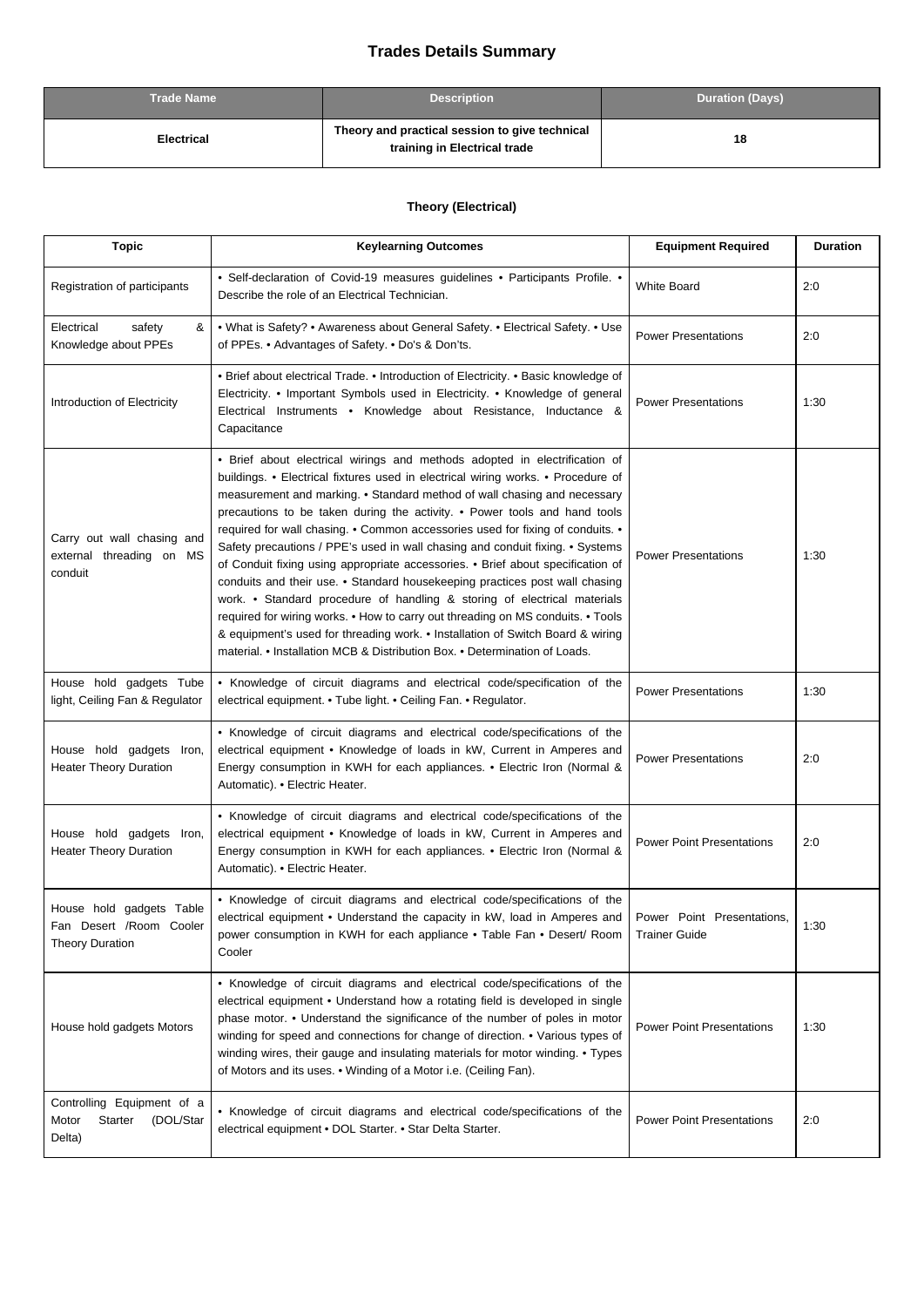| Staircase<br>and<br>Godown<br>Wiring                                    | • Brief about staircase & Godown Wiring with sketch or drawing. • Electrical<br>fixtures used in electrical wiring works. • Procedure of measurement and<br>marking. • Standard method of wall chasing and necessary precautions to be<br>taken during the activity. • Power tools and hand tools required for wall<br>chasing. • Common accessories used for fixing of conduits. • Safety<br>precautions / PPE's used in wall chasing and conduit fixing. • Systems of<br>Conduit fixing using appropriate accessories. • Brief about specification of<br>conduits and their use. • Standard housekeeping practices post wall chasing<br>work. • Standard procedure of handling and storing of electrical materials<br>required for wiring works. • How to carry out threading on MS conduits. • Tools<br>and equipment's used for threading work. • Installation of Switch Board &<br>wiring material. • Stair Case Wiring. • Godown Wiring. | <b>Power Point Presentations</b>                 | 2:0  |
|-------------------------------------------------------------------------|------------------------------------------------------------------------------------------------------------------------------------------------------------------------------------------------------------------------------------------------------------------------------------------------------------------------------------------------------------------------------------------------------------------------------------------------------------------------------------------------------------------------------------------------------------------------------------------------------------------------------------------------------------------------------------------------------------------------------------------------------------------------------------------------------------------------------------------------------------------------------------------------------------------------------------------------|--------------------------------------------------|------|
| Inverter, UPS, Battery                                                  | • Brief about UPS/Inverter & their circuit connections, • Power backup develop<br>in case of supply failure, . Determination of capacity of Battery . Size and<br>Capacity Calculation for a load • Specific health and safety precautions which<br>must be taken when carrying out repair and maintenance, associated hazards,<br>working at heights and PPE's must be worn • Service warranty of electrical<br>gadgets, opening of company's seal and authorization                                                                                                                                                                                                                                                                                                                                                                                                                                                                          | <b>Power Point Presentations</b>                 | 2:0  |
| Battery Charger, Choke &<br>Condenser,<br>Diode<br>and<br>Transformer   | • Brief about Charger, Choke & Condenser, Diode & Transformer. • Circuit<br>Diagram of a Common Charges & their connections. • Power backup develop<br>in case of supply failure, • Specific health and safety precautions which must<br>be taken when carrying out repair and maintenance, associated hazards,<br>working at heights and PPE's must be worn. • Service warranty of electrical<br>gadgets, opening of company's seal and authorization.                                                                                                                                                                                                                                                                                                                                                                                                                                                                                        | <b>Power Point Presentations</b>                 | 1:30 |
| Valedictory                                                             | . Work Ethics. • Personal Financial Planning. • Health.                                                                                                                                                                                                                                                                                                                                                                                                                                                                                                                                                                                                                                                                                                                                                                                                                                                                                        | Power Point Presentations,<br><b>White Board</b> | 2:0  |
| <b>Effective Communication</b>                                          | • Subordinates. • Peers. • Superiors. • Customers.                                                                                                                                                                                                                                                                                                                                                                                                                                                                                                                                                                                                                                                                                                                                                                                                                                                                                             | Audio-Video                                      | 5:0  |
| <b>First Aid</b>                                                        | • Electrocution. • Cut. • Bleeding. • Faint. • Bandage. • Resuscitation. •<br>Ambulance.                                                                                                                                                                                                                                                                                                                                                                                                                                                                                                                                                                                                                                                                                                                                                                                                                                                       | Audio-Video                                      | 4:0  |
| <b>Material Handling</b>                                                | • Movement of Raw Material. • Movement of Finished Material. • Waste<br>Segregation. • Cleanliness. • Stacking.                                                                                                                                                                                                                                                                                                                                                                                                                                                                                                                                                                                                                                                                                                                                                                                                                                | Audio-Video                                      | 3:0  |
| <b>Financial Management</b>                                             | • Financial Management. • Financing by banks or others (NGO/CSR). •<br>Electrical Equipments. Presentations, White Board * Loan Scheme like Mudra<br>Loan                                                                                                                                                                                                                                                                                                                                                                                                                                                                                                                                                                                                                                                                                                                                                                                      | Power Point Presentations,<br><b>White Board</b> | 2:0  |
| Orientation<br>Programme &<br>Introduction<br>about<br>Entrepreneurship | • Entrepreneur, Entrepreneurship and Enterprise • Scheme & Types of<br>Entrepreneurship • Importance of Entrepreneurship • Entrepreneurship<br>Opportunities & Challenges • Startup Business • Cash Flow * Incubation<br>Centre like DIC & IIT (BHU)                                                                                                                                                                                                                                                                                                                                                                                                                                                                                                                                                                                                                                                                                           | <b>PPT</b>                                       | 2:0  |

## **Practical (Electrical)**

| <b>Topic</b>                                                  | <b>Keylearning Outcomes</b>                                                                                                                                                                                                                                                                                                                                                                                                                                                                                                                                                                                                                            | <b>Equipment Required</b>                                                                                                                                                                                                               | <b>Duration</b> |
|---------------------------------------------------------------|--------------------------------------------------------------------------------------------------------------------------------------------------------------------------------------------------------------------------------------------------------------------------------------------------------------------------------------------------------------------------------------------------------------------------------------------------------------------------------------------------------------------------------------------------------------------------------------------------------------------------------------------------------|-----------------------------------------------------------------------------------------------------------------------------------------------------------------------------------------------------------------------------------------|-----------------|
| Measurement of Resistance                                     | Measurement of Resistance of Series Circuit • Measurement of Resistance of<br>Parallel Circuit • Measurement of Resistance of Mixed Circuit                                                                                                                                                                                                                                                                                                                                                                                                                                                                                                            | Multi-Trainer Kit & leads of<br>Red, Yellow, Blue & Green<br>Colours, Personal Protective<br>Equipment (PPE*).                                                                                                                          | 2:0             |
| Measurement of Electrical<br>Parameters                       | • Measurement of Current. • Measurement of Voltage. • Measurement of<br>Power.                                                                                                                                                                                                                                                                                                                                                                                                                                                                                                                                                                         | Voltmeter,<br>Ammeter,<br>Wattmeter, Multimeter, Lead,<br>Wires & personal protective<br>equipment                                                                                                                                      | 5:0             |
| Prepare for the Concealed<br><b>Wiring Practical Duration</b> | • Carry out marking and measurement on wall prior to chasing as per<br>instruction using appropriate marking tools and instruments. • Chase wall of<br>given depth using appropriate tools. $\bullet$ Fix conduit in the chased wall using<br>appropriate accessories. • Cutting & edge preparation of MS conduits. •<br>Threading of MS conduits using die stocks. • Maintenance/ upkeep of tools &<br>house-keeping at workplace. • Installation of PVC Conduit/Casing Capping. •<br>Laying of Wires in PVC Conduit/Casing Capping. • Connection of Ceiling<br>Rose, Light fitting & Fans. • Switch board & MCB & Distribution Board<br>Connections. | SP MCB -6A, 10A, 16A, 32A<br>DP MCB- 20A, 32A, 40A<br>TP/FP MCB - 40A/63A MCB<br>DBs- SPN /TPN, Switch &<br>Socket-5A/15A<br>Wires-1.5/2.5/ 4sq.mm, PVC<br>Conduit, Casing Capping,<br>Bend, Saddles, PVC Gully,<br>Screw, Ceiling Rose | 6:0             |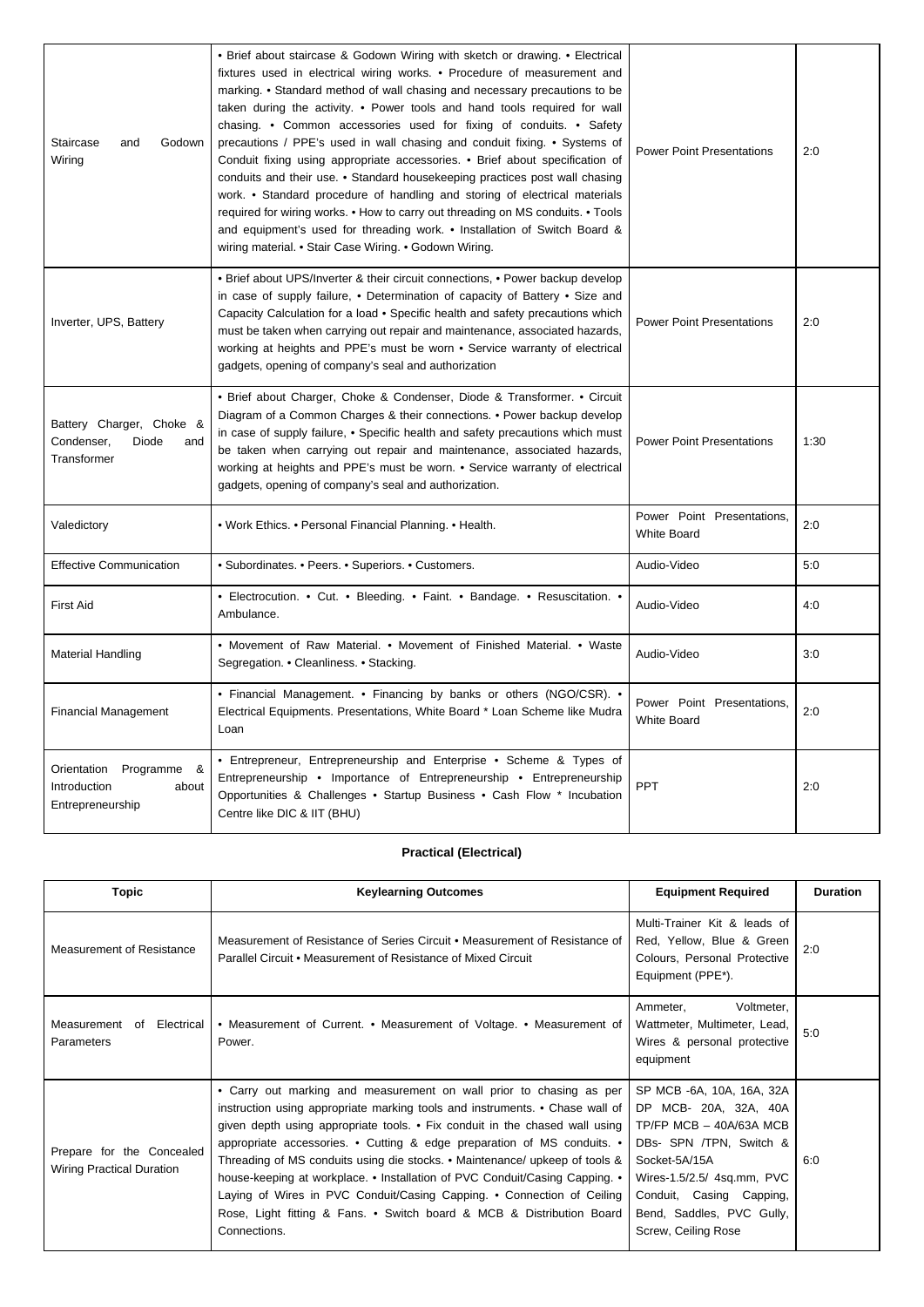| Maintenance and Repair of<br>house hold gadgets Tube<br>light, Ceiling Fan, Regulator | • Ensure presence of appropriate devices for isolating and switching. • Ensure<br>preventive maintenance, regular cleaning, oiling, greasing of household<br>gadgets like fans, Tube lights etc. • Check connection of equipment and status<br>of tripping device. • Ensure regular maintenance of FL tube starters & chokes.<br>• Ensure preventive maintenance, regular cleaning, oiling, greasing of<br>household gadgets like fans, Tube light etc. • Tube light Connection &<br>Measurement of Lux. • Installation of Ceiling Fan. • Main & Auxiliary Winding<br>Connection of a fan. • Connection of Condenser. • Connection of Regulator. •<br>Continuity testing of above house hold gadgets.                                                                                                                                                                                                                                                                                                            | Tube Lights, Lux meter &<br>Wires,<br>Ceiling<br>Fan,<br>Regulators,<br>Multimeter,<br>Personal<br>Protective<br>Equipment (PPE*).                                 | 6:0 |
|---------------------------------------------------------------------------------------|------------------------------------------------------------------------------------------------------------------------------------------------------------------------------------------------------------------------------------------------------------------------------------------------------------------------------------------------------------------------------------------------------------------------------------------------------------------------------------------------------------------------------------------------------------------------------------------------------------------------------------------------------------------------------------------------------------------------------------------------------------------------------------------------------------------------------------------------------------------------------------------------------------------------------------------------------------------------------------------------------------------|--------------------------------------------------------------------------------------------------------------------------------------------------------------------|-----|
| Maintenance and Repair of<br>house hold gadgets                                       | • Ensure presence of appropriate devices for isolating and switching. • Check<br>connection of equipment and status of tripping device. • Ensure regular<br>maintenance of Electric Iron (Normal & Automatic) & Heater. • Understand<br>material used to make various types of heating elements like Nichrome,<br>Kanthal, Eureka etc., various shape, size and capacity of heating elements<br>according to applications and usages. • Understand types of thermal<br>insulations used in above items like Mica, Asbestos, Ceramics, Glass-Wool<br>etc. • Understand about timers, thermal relays and bimetallic strips. •<br>Continuity Testing of Iron and Heater                                                                                                                                                                                                                                                                                                                                             | Normal Iron, Automatic Iron,<br>Multimeter & Lead Wires,<br>Electric Heater, Personal<br>Protective Equipment (PPE*).                                              | 6:0 |
| Demonstration and Practical<br>on Charger                                             | • Ensure all electrical connections as per specification, measure and record<br>DC/AC voltages and currents and identify the faults in the system. $\bullet$<br>Connection of Diodes (Half Wave, Full Wave or Bridge Connection). .<br>Connection of Chokes, Condenser, Transformer • Testing of Continuity. •<br>Testing for Charging of Batteries. • Take adequate precautionary measures<br>while handling electrical system adhering to relevant health and safety<br>standards.                                                                                                                                                                                                                                                                                                                                                                                                                                                                                                                             | Battery, Choke & Condenser,<br>Diode, Transformer, Personal<br>Protective Equipment (PPE*).                                                                        | 6:0 |
| Maintenance and Repair of<br>house hold gadgets Table<br>Fan, Desert/ Room Cooler     | • Ensure presence of appropriate devices for isolating and switching • Ensure<br>preventive maintenance, regular cleaning, oiling, greasing of household<br>gadgets like Table fans, desert cooler/ Room Cooler etc. • Check connection<br>of equipment and status of tripping device • Operate principle of single phase<br>motor, various types of motors like self- start, capacitor start, capacitor run,<br>universal motors and their applications and functions of condenser • Various<br>parts of motors, pumps and their functions like ball bearings, cooling fans and<br>bushes • Connection of Table Fan & Desert / Room Cooler • Continuity testing<br>of above appliances                                                                                                                                                                                                                                                                                                                          | Table Fan & Desert / Room<br>Cooler, Multimeter & Lead<br>Wires, personal protective<br>equipment (PPE*).                                                          | 5:0 |
| Maintenance and Repair of<br>house hold gadgets Ceiling<br>Fan Motor                  | • Ensure presence of appropriate devices for isolating and switching. • Ensure<br>preventive maintenance, regular cleaning, oiling, greasing of Motor etc. •<br>Check connection of equipment and status of device. . Operate principle of<br>single phase motor, various types of motors like self- start, capacitor start,<br>capacitor run, universal motors and their applications and functions of<br>condenser. • Various parts of motors and their functions like ball bearings and<br>bushes. • Check insulation resistance of motor winding with live conductors to<br>earth and between live conductors. • Check for working condition of fuses/<br>circuit breakers and all wires/cables for loose connections. • Winding of a<br>Ceiling Fan. • Overhauling of a Ceiling Fan. • Provision of Split Pin. •<br>Continuity Testing of a Fan. • Testing of Speed of a Fan. • Understand that if<br>reason of error is not clear, do not try to fix anything and call OEM repair and<br>maintenance team. | Ceiling Fan, Copper wire for<br>Winding, Multimeter, Bearing,<br>Condenser,<br>Speedometer,<br>Personal<br>Protective<br>Equipment (PPE*).                         | 5:0 |
| Maintenance & Repair of a<br>Starter                                                  | • Ensure presence of appropriate devices for isolating and switching. • Ensure<br>preventive maintenance of Starter. • Check connection of equipment and<br>status of tripping device. • Check for working condition of fuses, circuit<br>breakers and all cables for loose connections. • Verify system grounding and<br>measure insulation resistance. • Connection of Power Circuit & Control Circuit.<br>• Cleaning of Contactors, Push buttons. • Testing of Over- load Relay. • DOL<br>Starter connection. • Measurement of Starting Current. • Measurement of<br>Running Current. • Continuity testing of above item. • Understand that if<br>reason of error is not clear, do not try to fix anything and call OEM repair and<br>maintenance team.                                                                                                                                                                                                                                                       | Single Phase Induction Motor<br>(2HP), DOL Starter, Clamp<br>Meter, Voltmeter, Ammeter,<br>MCB<br>Wattmeter,<br>DB,<br>Personal<br>Protective<br>Equipment (PPE*). | 6:0 |